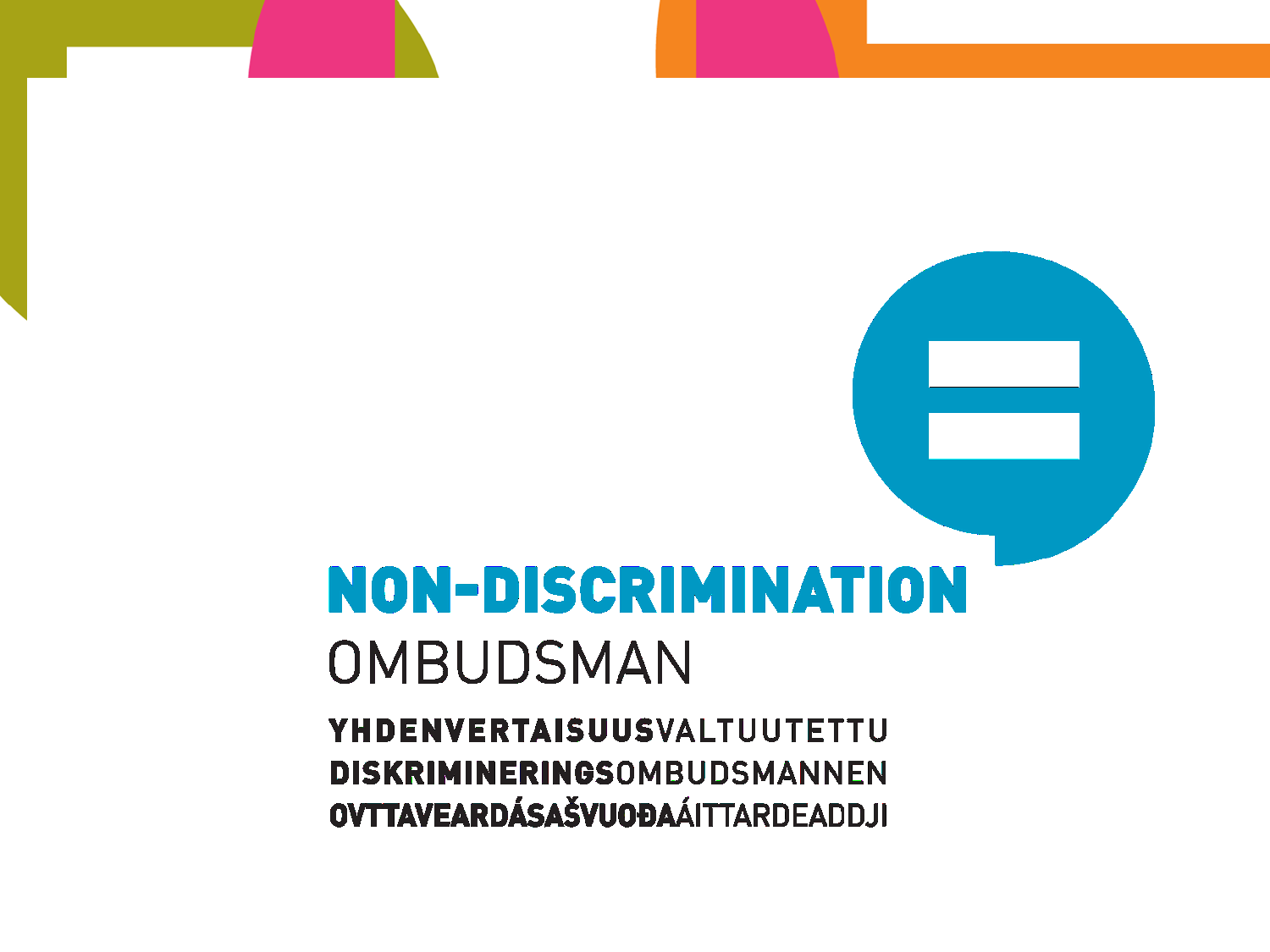MEETING OF THE EU OMBUDSPERSONS FOR PERSONS WITH DISABILITIES 15-16 NOVEMBER 2018, VIENNA

> Non-Discrimination Ombudsman Kirsi Pimiä Finland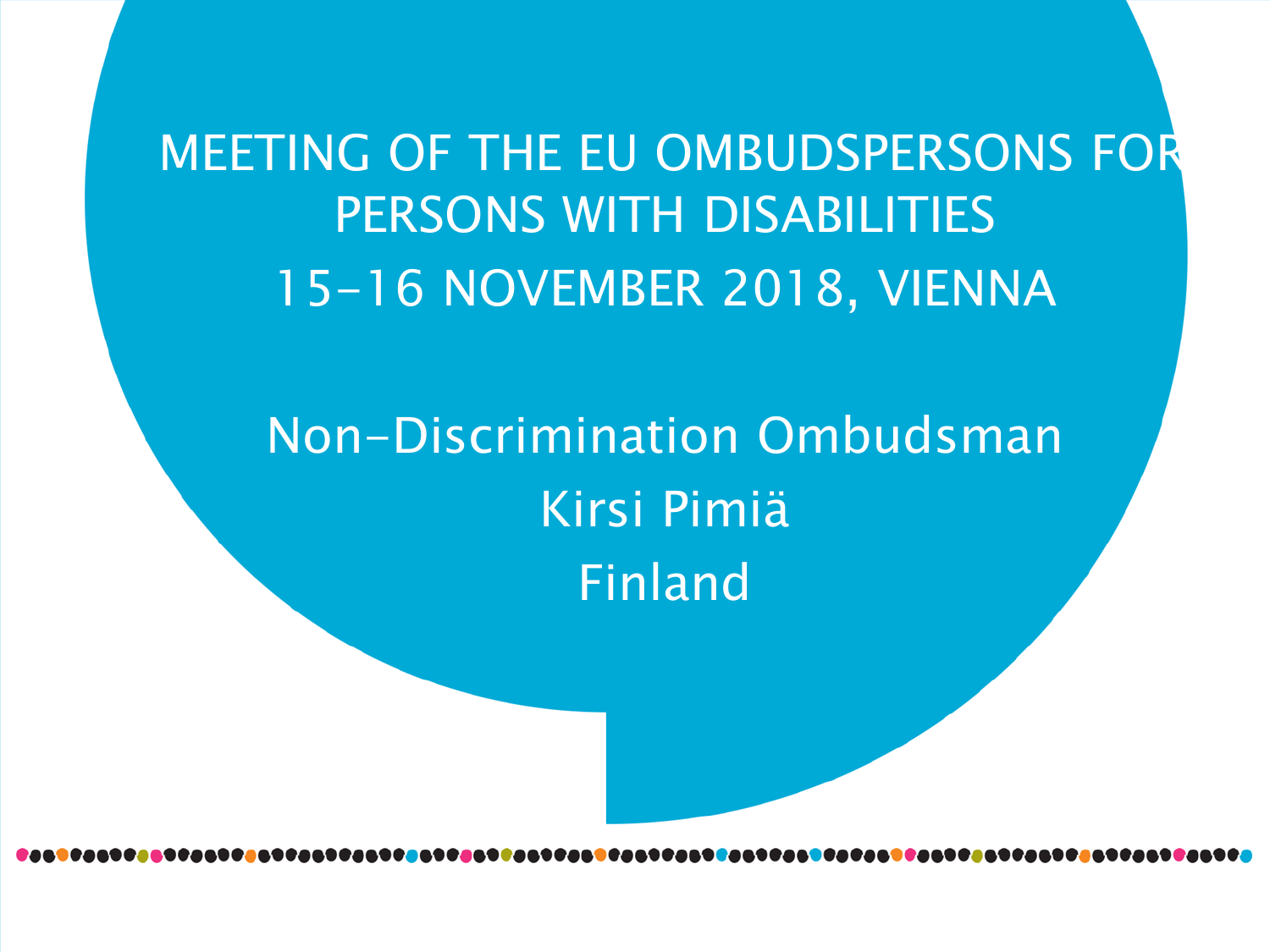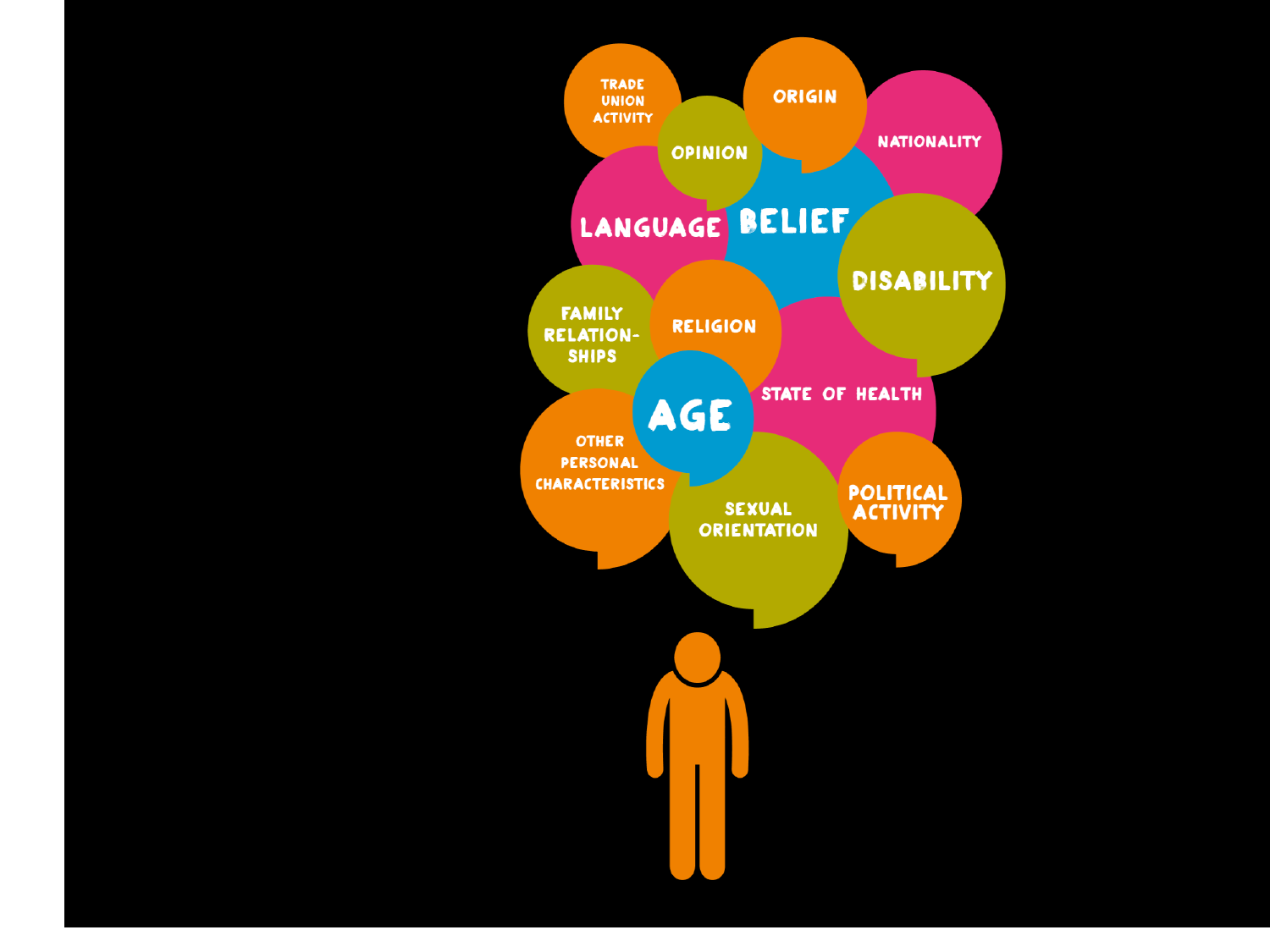## Attitudes in Employment



- Share of people with disabilities in employment is low despite of a relatively good level of education.
- Attitudes are poor or very poor in workplaces (57 %).
- Majority considered disability to be a disadvantage for jobseekers (90 %).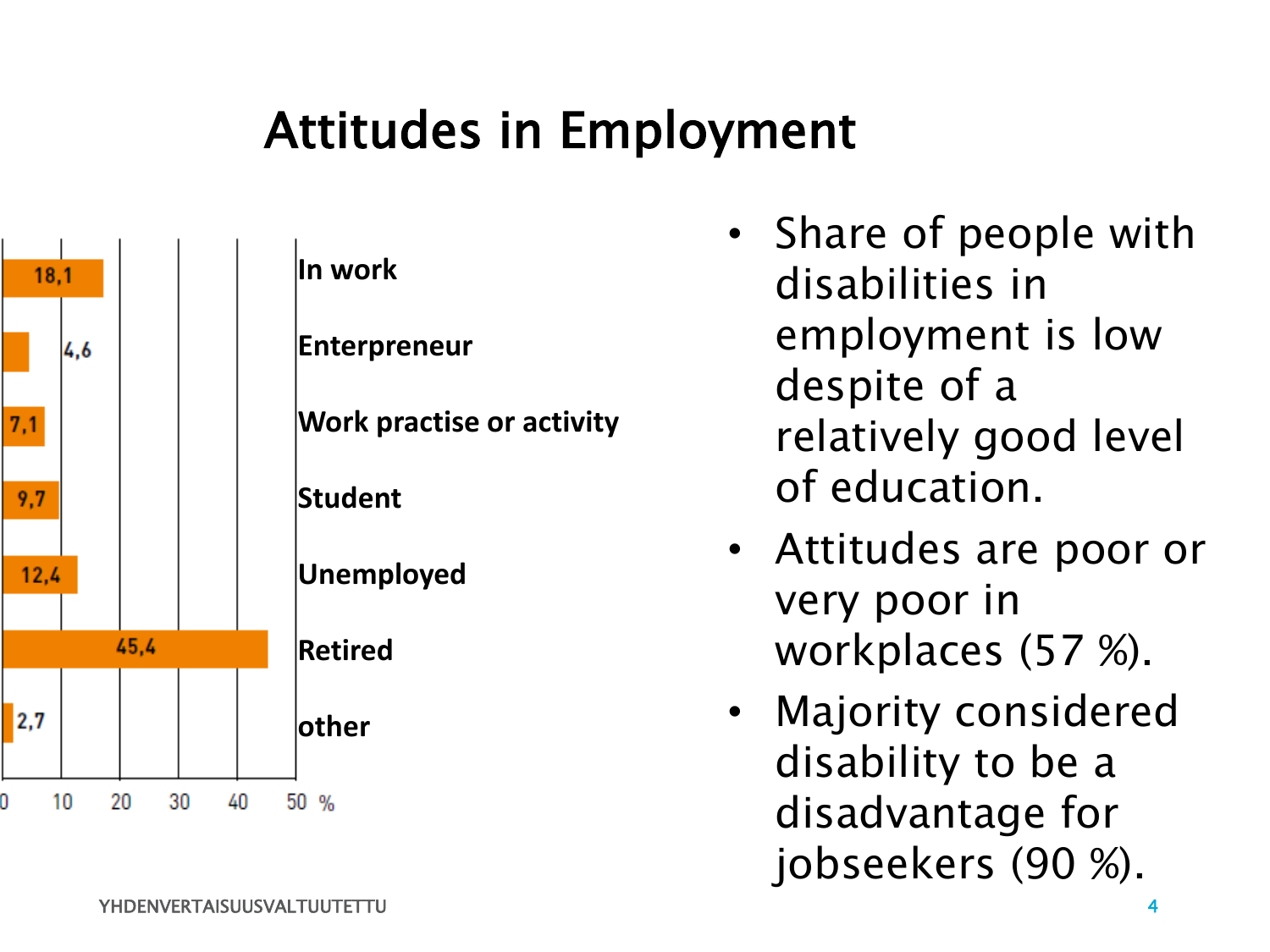## Fair on Employment of the Persons with Disabilities



- Organizers: The Non-Discrimination Ombudsman, Regional employment authority and The Finnish Association of People with Physical Disabilities
- Spring 2018
- The Ombudsman challenged all the essential interest groups to join the fair:
	- Trade unions & employers' organizations, ministries, companies, NGO´s, entrepreneurs with disability, self-employed persons with disability…
	- Message on a wide front: Employment is equal right also for persons with disability

NON-DISCRIMINATION OMBUDSMAN • The Fair was a success -> plan to make the event annual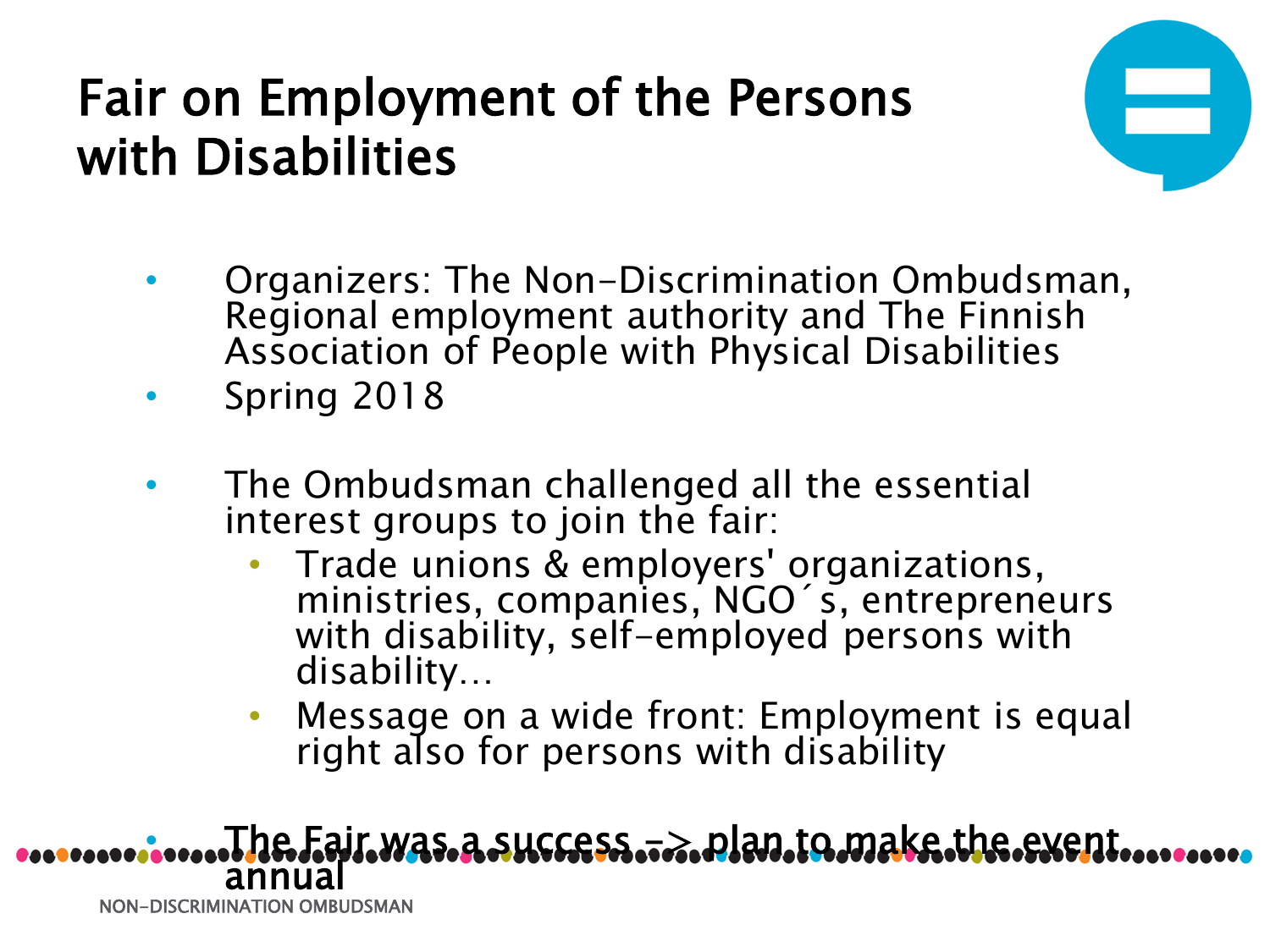

# Monday belongs to



Campain message:

If you think "I hate mondays" remember it is a privilige to have a job to go to.

80 % of persons with a disability are outside working life